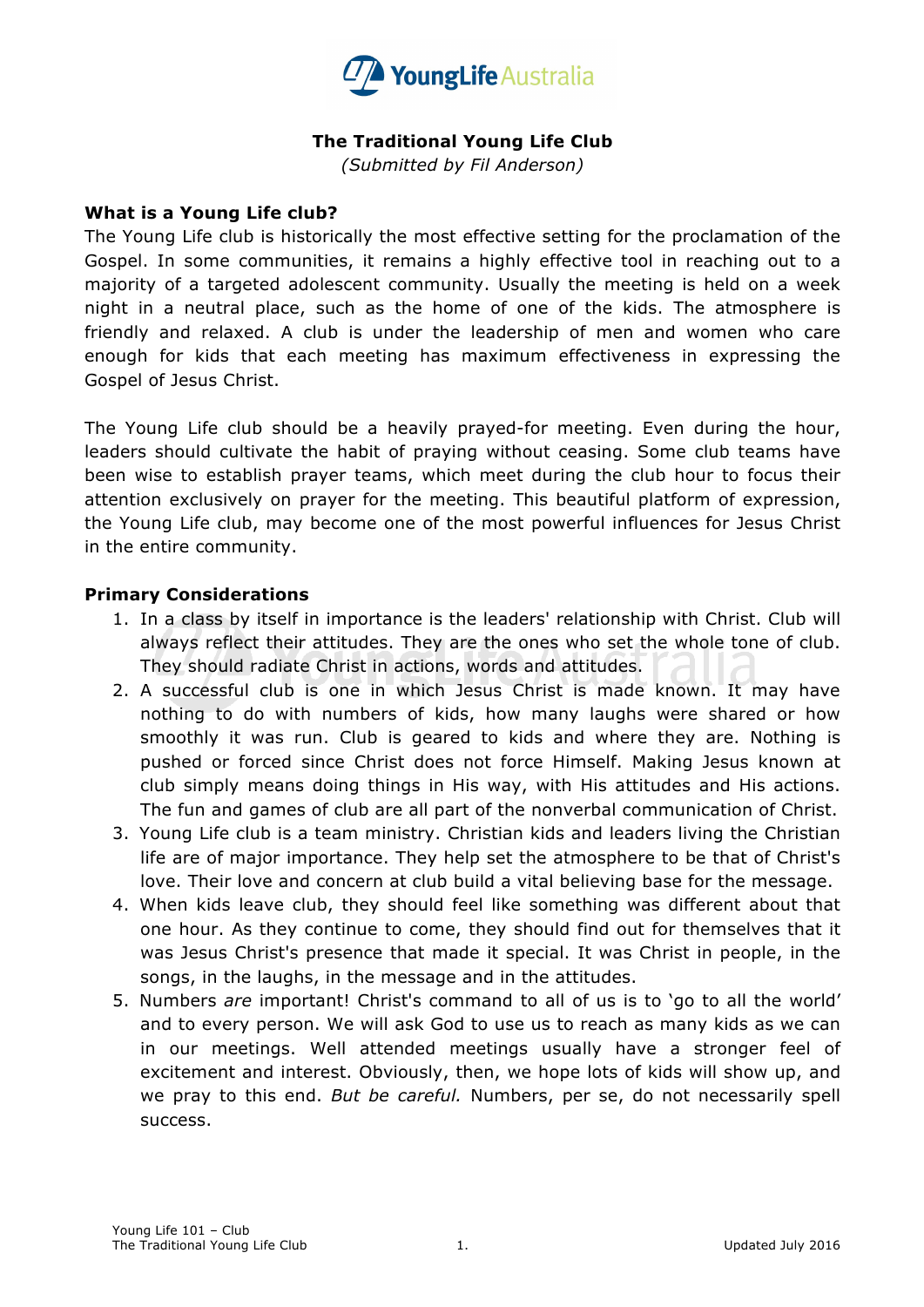

# **Preliminary Considerations**

The club meeting features *planned* informality. The leaders are in charge, but the students feel it is their club. They sit on the floor, usually in the home of one of the participants, but it could be held elsewhere. The parents are the hosts and should be within earshot of what goes on.

- 1. Most clubs meet on a weekly basis, the same night each week. Continually shifting the night or calling off club will seriously impair the outreach it has.
- 2. Typically, in suburban situations, the meeting lasts from 50 minutes to an hour. In some urban and rural situations, the meeting may also involve recreational and social activities, and last for an evening. In places where the majority of teens experience home as a place to escape from, club becomes a safe place to be, and kids want to stay as long as possible.
- 3. It must be attractive should move along and not drag.
- 4. The meeting is designed to introduce disinterested high school kids to Jesus Christ. *It should not become a clique for Christian young people;* we must always guard against this as some clubs become safe Christian sanctuaries.
- 5. It is open to any student in the school or community. There is no such thing as membership or dues.
- 6. Leaders make every effort to cooperate with school activities and to help promote school spirit. We want school, church, and civic leaders to look at Young Life as an asset to the community. Always be sensitive enough to include those who tend toward being dropouts. Strive to win them also.
- 7. Special care must be taken not to conflict with the program of the local churches and to gently correct any teenagers who might consider Young Life their church.
- 8. Information, both printed and spoken, must be given to parents. This may be accomplished through a prepared brochure, personal visit, phone call, or Parents' Night. In urban situations, it is vitally important that club leaders have a letter of introduction and explanation available at every meeting for new kids to take home. Don't leave parents guessing about what kind of group Young Life is.
- 9. No club may exist under the name Young Life without the supervision of a Young Life staff representative. This means, among other things, an adequate reporting system on a regular basis.
- 10.Leaders are free to experiment with new features in club just as long as the Gospel is not obscured or the club does not become mere entertainment.
- 11.Careful records should be kept in the form of weekly club report cards and use of the informal club cards filled out by the young people themselves once a year. It is imperative that the club leadership knows what kids they are ministering to. A good club survey will reveal that information.
- 12.Leaders must exercise care in the protection of personal property, as well as in the conduct of the young people before and after club, particularly those driving cars. Any damaged property must be replaced and proper apologies given.
- 13.If at all possible, clubs should not get too lopsided with girls or guys. An even split is desirable. Each leader must be conscious of this and pray and work hard to keep the balance.